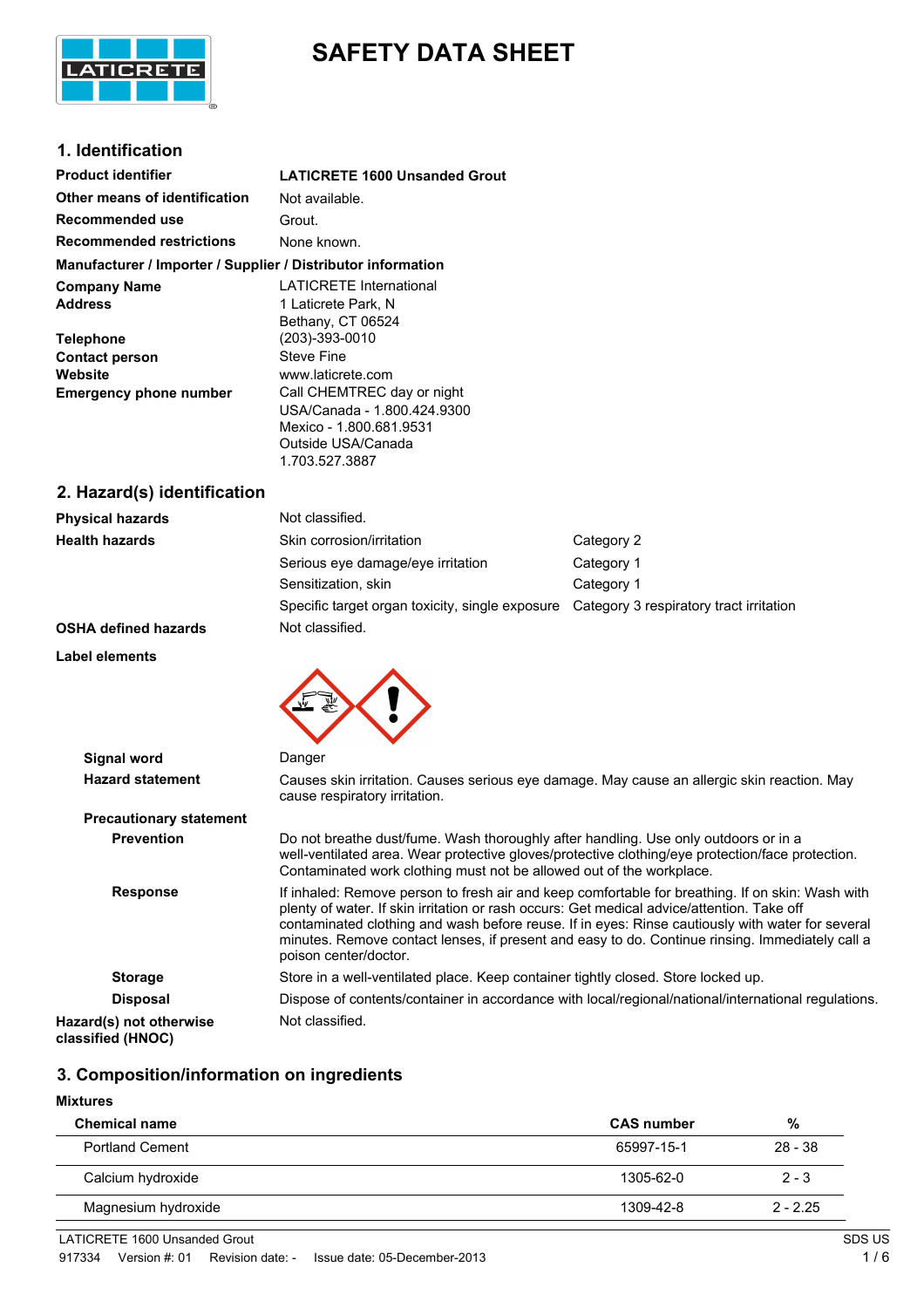| <b>Composition comments</b>                                                  | All concentrations are in percent by weight unless ingredient is a gas. Gas concentrations are in<br>percent by volume.                                                                                                     |
|------------------------------------------------------------------------------|-----------------------------------------------------------------------------------------------------------------------------------------------------------------------------------------------------------------------------|
| 4. First-aid measures                                                        |                                                                                                                                                                                                                             |
| <b>Inhalation</b>                                                            | Remove victim to fresh air and keep at rest in a position comfortable for breathing. Call a physician<br>if symptoms develop or persist.                                                                                    |
| <b>Skin contact</b>                                                          | Wash off with soap and plenty of water. If skin irritation or rash occurs: Get medical<br>advice/attention. Take off contaminated clothing and wash before reuse.                                                           |
| Eye contact                                                                  | Do not rub eyes. Immediately flush eyes with plenty of water for at least 15 minutes. Remove<br>contact lenses, if present and easy to do. Continue rinsing. Call a physician or poison control<br>center immediately.      |
| Ingestion                                                                    | Rinse mouth. Get medical attention if symptoms occur.                                                                                                                                                                       |
| <b>Most important</b><br>symptoms/effects, acute and<br>delayed              | Rash. Coughing. Irritant effects. Symptoms may include stinging, tearing, redness, swelling, and<br>blurred vision. Permanent eye damage including blindness could result. Prolonged exposure may<br>cause chronic effects. |
| Indication of immediate<br>medical attention and special<br>treatment needed | Provide general supportive measures and treat symptomatically. Symptoms may be delayed.                                                                                                                                     |
| <b>General information</b>                                                   | Ensure that medical personnel are aware of the material(s) involved, and take precautions to<br>protect themselves. Wash contaminated clothing before reuse.                                                                |
| 5. Fire-fighting measures                                                    |                                                                                                                                                                                                                             |

| Suitable extinguishing media                                     | Water fog. Foam. Dry chemical powder. Carbon dioxide (CO2).                                   |
|------------------------------------------------------------------|-----------------------------------------------------------------------------------------------|
| Unsuitable extinguishing<br>media                                | None known.                                                                                   |
| Specific hazards arising from<br>the chemical                    | During fire, gases hazardous to health may be formed.                                         |
| Special protective equipment<br>and precautions for firefighters | Self-contained breathing apparatus and full protective clothing must be worn in case of fire. |
| Fire-fighting<br>equipment/instructions                          | In case of fire and/or explosion do not breathe fumes.                                        |

### **6. Accidental release measures**

| <b>Personal precautions,</b><br>protective equipment and<br>emergency procedures | Keep unnecessary personnel away. Keep upwind. Avoid formation of dust. Wear appropriate<br>protective equipment and clothing during clean-up. Do not touch damaged containers or spilled<br>material unless wearing appropriate protective clothing. Ensure adequate ventilation. |
|----------------------------------------------------------------------------------|-----------------------------------------------------------------------------------------------------------------------------------------------------------------------------------------------------------------------------------------------------------------------------------|
| <b>Methods and materials for</b><br>containment and cleaning up                  | Stop the flow of material, if this is without risk. Sweep or shovel up material and place in a clearly<br>labeled container for waste. Collect dust using a vacuum cleaner. Following product recovery,<br>flush area with water.                                                 |
| <b>Environmental precautions</b>                                                 | Avoid discharge into drains, water courses or onto the ground.                                                                                                                                                                                                                    |
| 7. Handling and storage                                                          |                                                                                                                                                                                                                                                                                   |
| Precautions for safe handling                                                    | Minimize dust generation and accumulation. Wear appropriate personal protective equipment. Do<br>not breathe dust. Avoid contact with eyes, skin, and clothing. Provide adequate ventilation.<br>Observe good industrial hygiene practices.                                       |

**Conditions for safe storage, including any incompatibilities** Keep container tightly closed. Store in a cool, dry place out of direct sunlight.

## **8. Exposure controls/personal protection**

#### **Occupational exposure limits**

**US. OSHA Table Z-1 Limits for Air Contaminants (29 CFR 1910.1000)**

| <b>Components</b>                          | <b>Type</b> | Value                      | <b>Form</b>          |
|--------------------------------------------|-------------|----------------------------|----------------------|
| Calcium hydroxide (CAS<br>1305-62-0)       | PEL         | $5 \text{ mg/m}$ 3         | Respirable fraction. |
|                                            |             | $15 \text{ mg/m}$          | Total dust.          |
| <b>Portland Cement (CAS</b><br>65997-15-1) | <b>PEL</b>  | $5 \text{ mg/m}$ 3         | Respirable fraction. |
|                                            |             | $15 \text{ mg/m}$          | Total dust.          |
| US. OSHA Table Z-3 (29 CFR 1910.1000)      |             |                            |                      |
| <b>Components</b>                          | <b>Type</b> | Value                      |                      |
| <b>Portland Cement (CAS</b><br>65997-15-1) | <b>TWA</b>  | 50 millions of<br>particle |                      |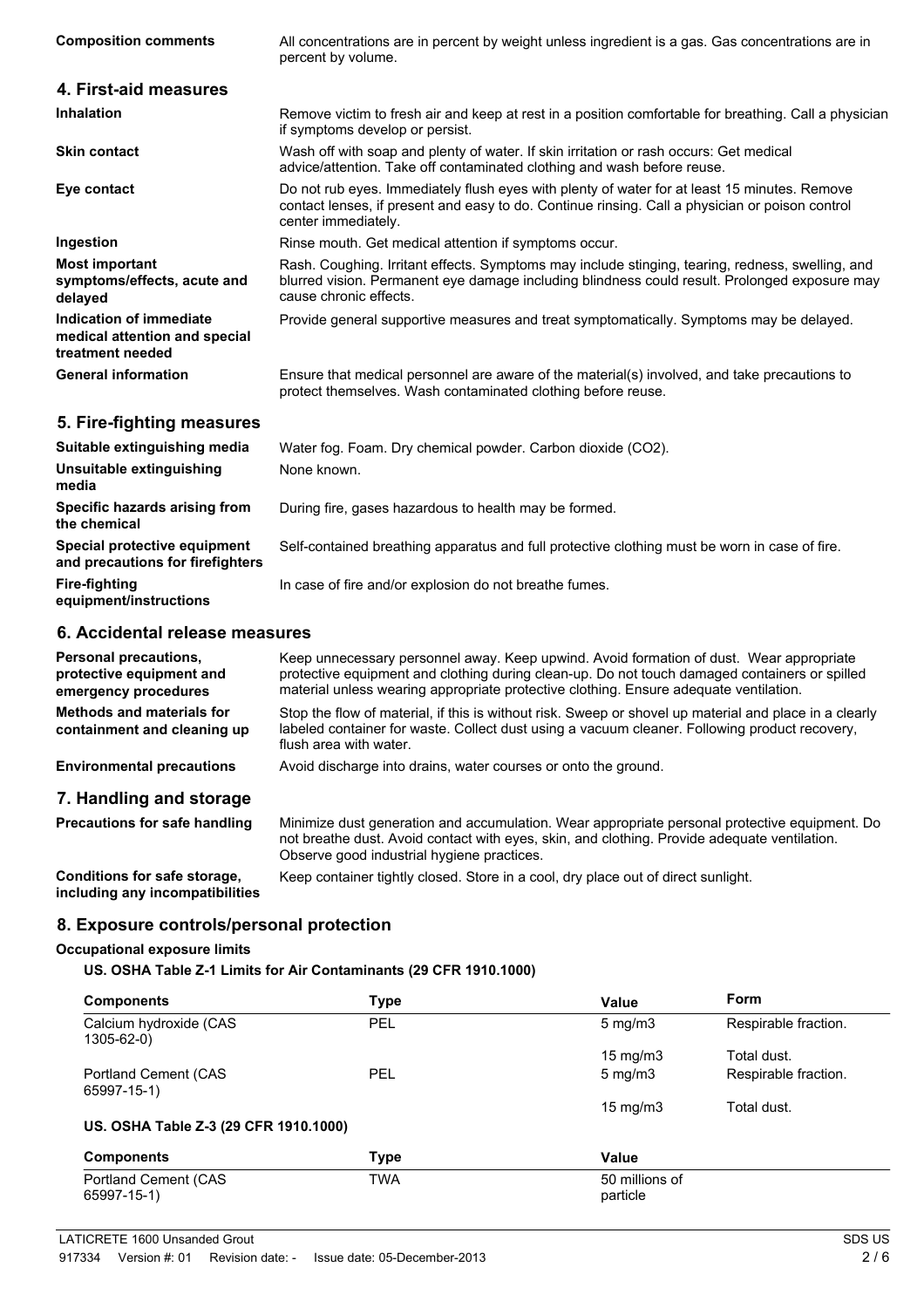### **US. ACGIH Threshold Limit Values**

| <b>Components</b>                        | <b>Type</b>                                                                                                                                                                                                                                                                                                                                                                                                                        | <b>Value</b>     | Form                 |
|------------------------------------------|------------------------------------------------------------------------------------------------------------------------------------------------------------------------------------------------------------------------------------------------------------------------------------------------------------------------------------------------------------------------------------------------------------------------------------|------------------|----------------------|
| Calcium hydroxide (CAS<br>1305-62-0)     | <b>TWA</b>                                                                                                                                                                                                                                                                                                                                                                                                                         | $5$ mg/m $3$     |                      |
| Portland Cement (CAS<br>65997-15-1)      | <b>TWA</b>                                                                                                                                                                                                                                                                                                                                                                                                                         | 1 $mg/m3$        | Respirable fraction. |
|                                          | US NIOSH Pocket Guide to Chemical Hazards: Recommended exposure limit (REL)                                                                                                                                                                                                                                                                                                                                                        |                  |                      |
| <b>Components</b>                        | <b>Type</b>                                                                                                                                                                                                                                                                                                                                                                                                                        | <b>Value</b>     | Form                 |
| Calcium hydroxide (CAS<br>1305-62-0)     | <b>TWA</b>                                                                                                                                                                                                                                                                                                                                                                                                                         | $5$ mg/m $3$     |                      |
| Portland Cement (CAS<br>65997-15-1)      | <b>TWA</b>                                                                                                                                                                                                                                                                                                                                                                                                                         | $5 \text{ mg/m}$ | Respirable.          |
|                                          |                                                                                                                                                                                                                                                                                                                                                                                                                                    | 10 $mg/m3$       | Total                |
| <b>Biological limit values</b>           | No biological exposure limits noted for the ingredient(s).                                                                                                                                                                                                                                                                                                                                                                         |                  |                      |
| Appropriate engineering<br>controls      | Good general ventilation (typically 10 air changes per hour) should be used. Ventilation rates<br>should be matched to conditions. If applicable, use process enclosures, local exhaust ventilation,<br>or other engineering controls to maintain airborne levels below recommended exposure limits. If<br>exposure limits have not been established, maintain airborne levels to an acceptable level. Provide<br>eyewash station. |                  |                      |
|                                          | Individual protection measures, such as personal protective equipment                                                                                                                                                                                                                                                                                                                                                              |                  |                      |
| <b>Eye/face protection</b>               | Wear safety glasses with side shields (or goggles).                                                                                                                                                                                                                                                                                                                                                                                |                  |                      |
| <b>Skin protection</b>                   |                                                                                                                                                                                                                                                                                                                                                                                                                                    |                  |                      |
| <b>Hand protection</b>                   | Wear chemical-resistant, impervious gloves.                                                                                                                                                                                                                                                                                                                                                                                        |                  |                      |
| <b>Other</b>                             | Wear appropriate chemical resistant clothing.                                                                                                                                                                                                                                                                                                                                                                                      |                  |                      |
| <b>Respiratory protection</b>            | Wear a dust mask if dust is generated above exposure limits.                                                                                                                                                                                                                                                                                                                                                                       |                  |                      |
| <b>Thermal hazards</b>                   | Wear appropriate thermal protective clothing, when necessary.                                                                                                                                                                                                                                                                                                                                                                      |                  |                      |
| <b>General hygiene</b><br>considerations | Always observe good personal hygiene measures, such as washing after handling the material<br>and before eating, drinking, and/or smoking. Routinely wash work clothing and protective<br>equipment to remove contaminants. Contaminated work clothing should not be allowed out of the<br>workplace.                                                                                                                              |                  |                      |

# **9. Physical and chemical properties**

| <b>Appearance</b>                            |                               |
|----------------------------------------------|-------------------------------|
| <b>Physical state</b>                        | Solid.                        |
| Form                                         | Powder.                       |
| Color                                        | Colored.                      |
| Odor                                         | Not available.                |
| <b>Odor threshold</b>                        | Not available.                |
| рH                                           | Not available.                |
| <b>Melting point/freezing point</b>          | Not available.                |
| Initial boiling point and boiling<br>range   | Not available.                |
| <b>Flash point</b>                           | Not flammable or combustible. |
| <b>Evaporation rate</b>                      | Not available.                |
| Flammability (solid, gas)                    | Not available.                |
| Upper/lower flammability or explosive limits |                               |
| <b>Flammability limit - lower</b><br>(%)     | Not available.                |
| <b>Flammability limit - upper</b><br>(%)     | Not available.                |
| Explosive limit - lower (%)                  | Not available.                |
| Explosive limit - upper (%)                  | Not available.                |
| Vapor pressure                               | Not available.                |
| <b>Vapor density</b>                         | Not available.                |
| <b>Relative density</b>                      | Not available.                |
| Solubility(ies)                              | Insoluble                     |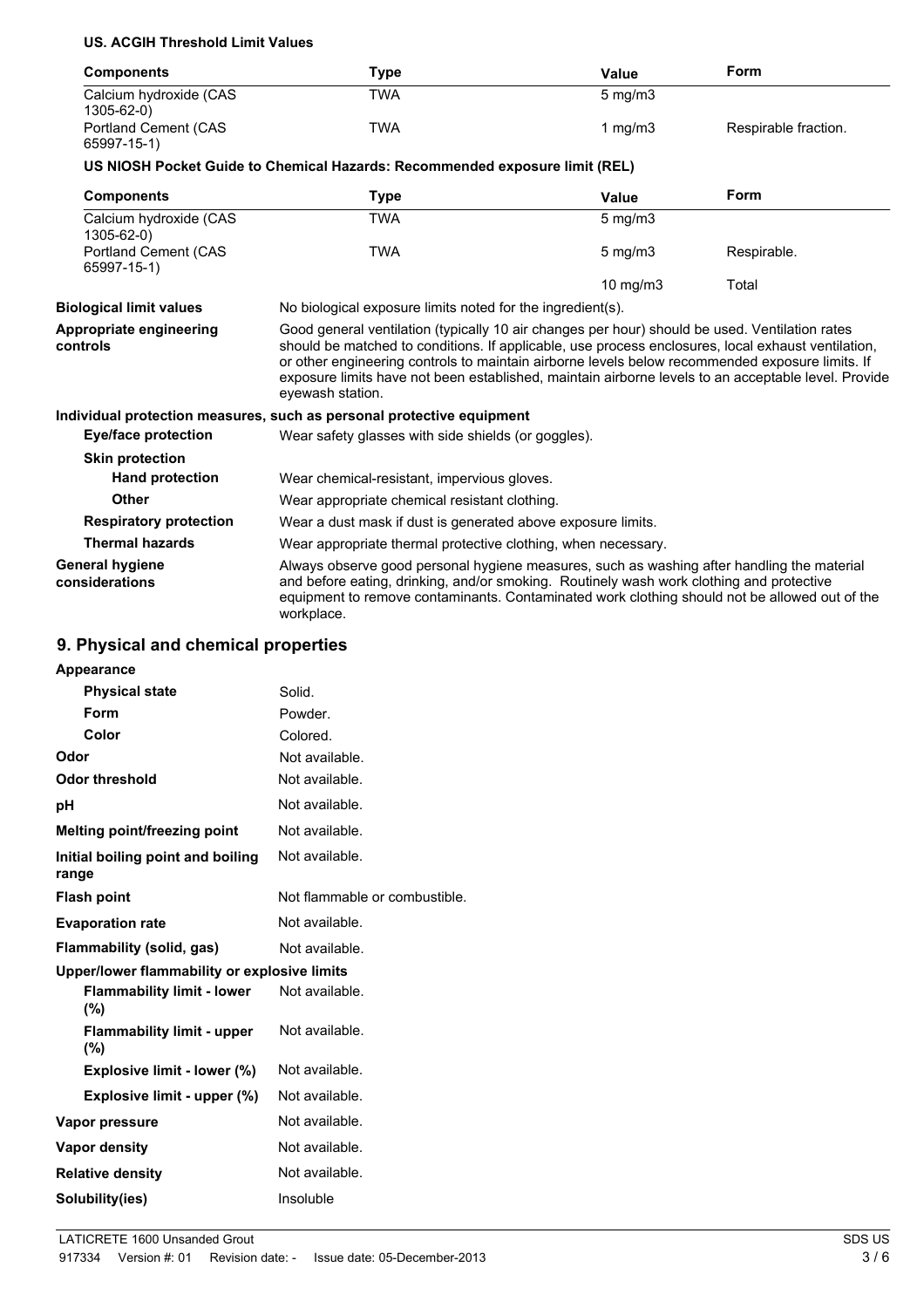| <b>Partition coefficient</b><br>(n-octanol/water) | Not available. |
|---------------------------------------------------|----------------|
| <b>Auto-ignition temperature</b>                  | Not available. |
| <b>Decomposition temperature</b>                  | Not available. |
| <b>Viscosity</b>                                  | Not available. |

# **10. Stability and reactivity**

| <b>Reactivity</b>                            | The product is stable and non-reactive under normal conditions of use, storage and transport. |
|----------------------------------------------|-----------------------------------------------------------------------------------------------|
| <b>Chemical stability</b>                    | Material is stable under normal conditions.                                                   |
| <b>Possibility of hazardous</b><br>reactions | No dangerous reaction known under conditions of normal use.                                   |
| <b>Conditions to avoid</b>                   | Contact with incompatible materials.                                                          |
| Incompatible materials                       | Strong oxidizing agents.                                                                      |
| <b>Hazardous decomposition</b><br>products   | No hazardous decomposition products are known.                                                |

## **11. Toxicological information**

### **Information on likely routes of exposure**

| Ingestion                                                                          | Swallowing may cause gastrointestinal irritation.                                                                                                                                                                           |
|------------------------------------------------------------------------------------|-----------------------------------------------------------------------------------------------------------------------------------------------------------------------------------------------------------------------------|
| <b>Inhalation</b>                                                                  | Dust irritates the respiratory system, and may cause coughing and difficulties in breathing.                                                                                                                                |
| <b>Skin contact</b>                                                                | Causes skin irritation. May cause an allergic skin reaction. Prolonged contact with wet<br>cement/mixture may cause burns.                                                                                                  |
| Eye contact                                                                        | Causes serious eye damage. Prolonged contact with wet cement/mixture may cause burns.                                                                                                                                       |
| Symptoms related to the<br>physical, chemical and<br>toxicological characteristics | Rash. Coughing. Irritant effects. Symptoms may include stinging, tearing, redness, swelling, and<br>blurred vision. Permanent eye damage including blindness could result. Prolonged exposure may<br>cause chronic effects. |

### **Information on toxicological effects**

| <b>Acute toxicity</b>                                 |                    | May cause respiratory irritation.                                                                                   |                        |  |
|-------------------------------------------------------|--------------------|---------------------------------------------------------------------------------------------------------------------|------------------------|--|
| <b>Components</b>                                     | <b>Species</b>     |                                                                                                                     | <b>Test Results</b>    |  |
| Calcium hydroxide (CAS 1305-62-0)                     |                    |                                                                                                                     |                        |  |
| <b>Acute</b>                                          |                    |                                                                                                                     |                        |  |
| Oral                                                  |                    |                                                                                                                     |                        |  |
| LD50                                                  | Rat                |                                                                                                                     | 7340 mg/kg             |  |
| <b>Skin corrosion/irritation</b>                      |                    | Causes skin irritation.                                                                                             |                        |  |
| Serious eye damage/eye<br>irritation                  |                    | Causes serious eye damage.                                                                                          |                        |  |
| <b>Respiratory sensitization</b>                      | No data available. |                                                                                                                     |                        |  |
| <b>Skin sensitization</b>                             |                    | May cause an allergic skin reaction.                                                                                |                        |  |
| Germ cell mutagenicity                                |                    | No data available to indicate product or any components present at greater than 0.1% are<br>mutagenic or genotoxic. |                        |  |
| Carcinogenicity                                       |                    | Not classified.                                                                                                     |                        |  |
| <b>Reproductive toxicity</b>                          |                    | This product is not expected to cause reproductive or developmental effects.                                        |                        |  |
| Specific target organ toxicity -<br>single exposure   |                    | May cause respiratory irritation.                                                                                   |                        |  |
| Specific target organ toxicity -<br>repeated exposure | Not classified.    |                                                                                                                     |                        |  |
| <b>Aspiration hazard</b>                              |                    | Due to the physical form of the product it is not an aspiration hazard.                                             |                        |  |
| <b>Chronic effects</b>                                |                    | Frequent inhalation of dust over a long period of time increases the risk of developing lung<br>diseases.           |                        |  |
| <b>Further information</b>                            |                    | No other specific acute or chronic health impact noted.                                                             |                        |  |
| 12. Ecological information                            |                    |                                                                                                                     |                        |  |
| <b>Ecotoxicity</b>                                    |                    | Not expected to be harmful to aquatic organisms.                                                                    |                        |  |
| <b>Components</b>                                     |                    | <b>Species</b>                                                                                                      | <b>Test Results</b>    |  |
| Calcium hydroxide (CAS 1305-62-0)                     |                    |                                                                                                                     |                        |  |
| <b>Aquatic</b>                                        |                    |                                                                                                                     |                        |  |
| Fish                                                  | <b>LC50</b>        | Zambezi barbel (Clarias gariepinus)                                                                                 | 33.8844 mg/l, 96 hours |  |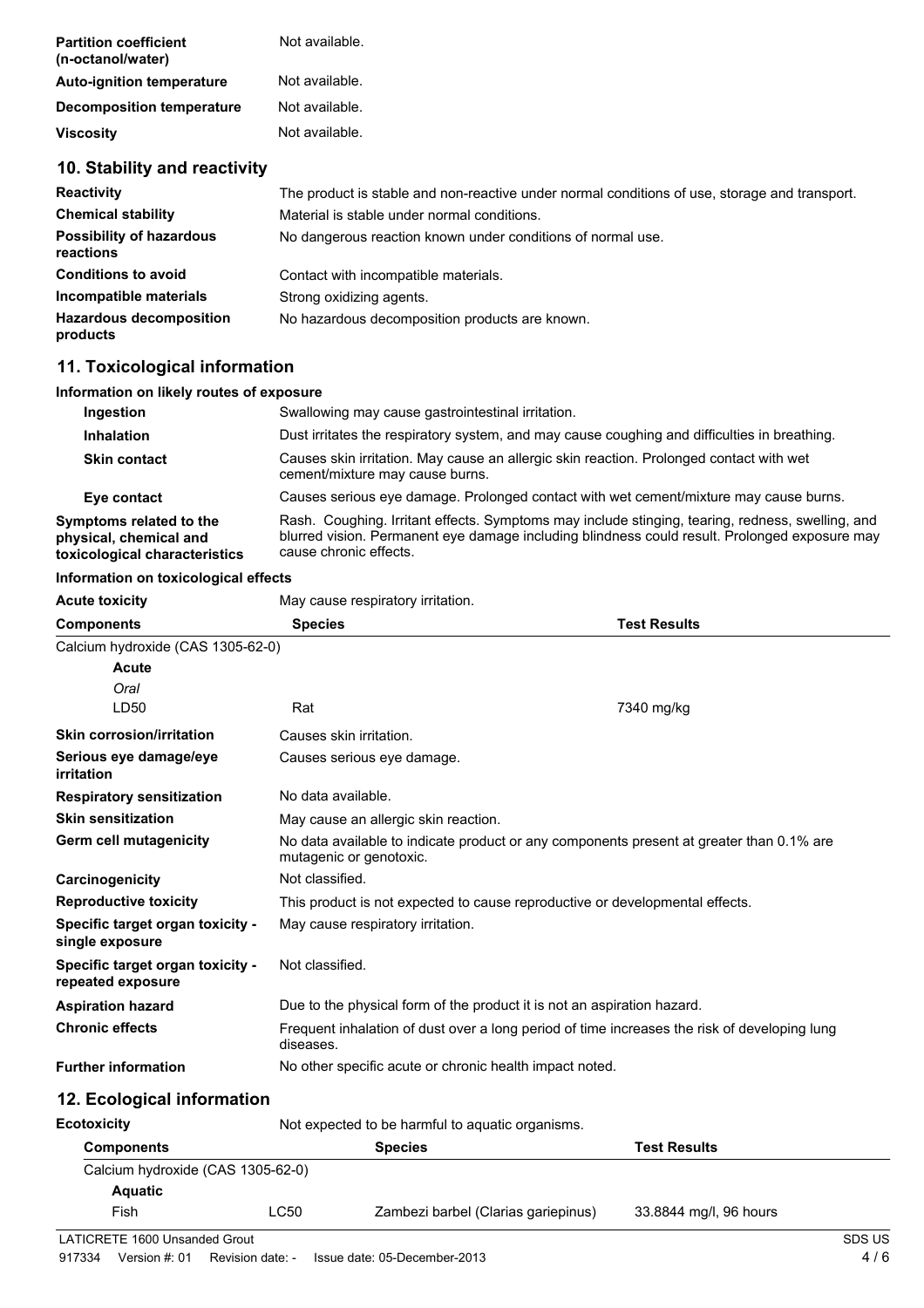| Persistence and degradability    | No data is available on the degradability of this product.                                                                                                                                 |
|----------------------------------|--------------------------------------------------------------------------------------------------------------------------------------------------------------------------------------------|
| <b>Bioaccumulative potential</b> | No data available for this product.                                                                                                                                                        |
| <b>Mobility in soil</b>          | The product is not mobile in soil.                                                                                                                                                         |
| Other adverse effects            | No other adverse environmental effects (e.g. ozone depletion, photochemical ozone creation<br>potential, endocrine disruption, global warming potential) are expected from this component. |

### **13. Disposal considerations**

| <b>Disposal instructions</b>             | Dispose of contents/container in accordance with local/regional/national/international regulations.<br>Do not contaminate ponds, waterways or ditches with chemical or used container.                                 |
|------------------------------------------|------------------------------------------------------------------------------------------------------------------------------------------------------------------------------------------------------------------------|
| Hazardous waste code                     | The waste code should be assigned in discussion between the user, the producer and the waste<br>disposal company.                                                                                                      |
| Waste from residues / unused<br>products | Dispose of in accordance with local regulations. Empty containers or liners may retain some<br>product residues. This material and its container must be disposed of in a safe manner (see:<br>Disposal instructions). |
| Contaminated packaging                   | Empty containers should be taken to an approved waste handling site for recycling or disposal.<br>Since emptied containers may retain product residue, follow label warnings even after container is<br>emptied.       |

## **14. Transport information**

#### **DOT**

Not regulated as a hazardous material by DOT.

### **IATA**

Not regulated as a dangerous good.

# **IMDG**

Not regulated as a dangerous good.

**Transport in bulk according to Annex II of MARPOL 73/78 and the IBC Code** This substance/mixture is not intended to be transported in bulk.

## **15. Regulatory information**

**US federal regulations** This product is a "Hazardous Chemical" as defined by the OSHA Hazard Communication Standard, 29 CFR 1910.1200.

### **TSCA Section 12(b) Export Notification (40 CFR 707, Subpt. D)**

Not regulated.

- **US. OSHA Specifically Regulated Substances (29 CFR 1910.1001-1050)**
	- Not listed.

## **CERCLA Hazardous Substance List (40 CFR 302.4)**

Not listed.

## **Superfund Amendments and Reauthorization Act of 1986 (SARA)**

| <b>Hazard categories</b>                         | Immediate Hazard - Yes<br>Delayed Hazard - Yes<br>Fire Hazard - No<br>Pressure Hazard - No<br>Reactivity Hazard - No |
|--------------------------------------------------|----------------------------------------------------------------------------------------------------------------------|
| <b>SARA 302 Extremely</b><br>hazardous substance | No.                                                                                                                  |
| SARA 311/312 Hazardous<br>chemical               | Yes                                                                                                                  |
| SARA 313 (TRI reporting)<br>Not regulated.       |                                                                                                                      |
| <b>Other federal regulations</b>                 |                                                                                                                      |
|                                                  | Clean Air Act (CAA) Section 112 Hazardous Air Pollutants (HAPs) List                                                 |
| Not regulated.                                   | Clean Air Act (CAA) Section 112(r) Accidental Release Prevention (40 CFR 68.130)                                     |
| Not roquinted                                    |                                                                                                                      |

Not regulated. **Safe Drinking Water Act (SDWA)** Not regulated. **Food and Drug Administration (FDA)** Not regulated. **US state regulations** California Safe Drinking Water and Toxic Enforcement Act of 1986 (Proposition 65): This material is not known to contain any chemicals currently listed as carcinogens or reproductive toxins.